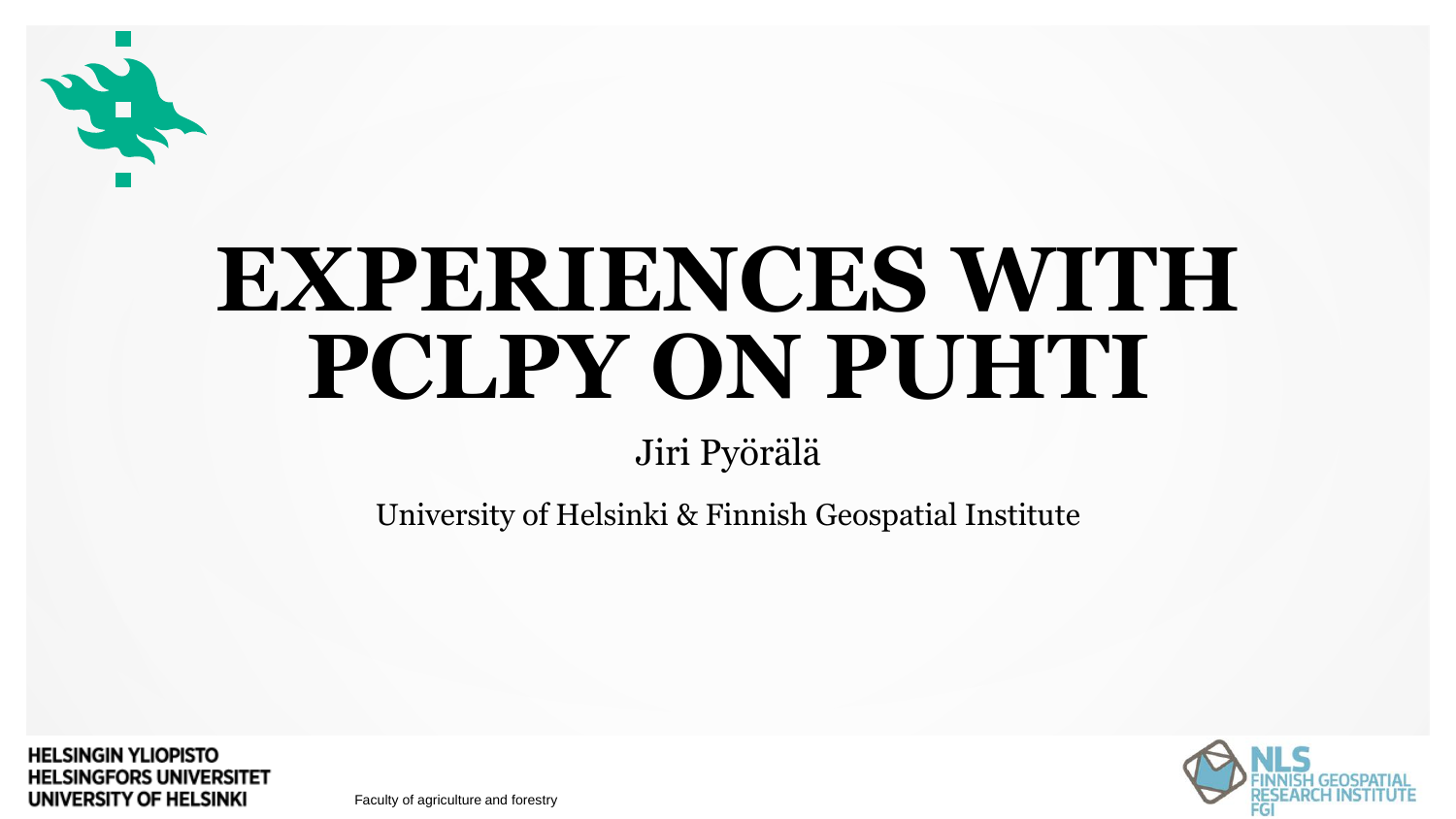

- <https://github.com/davidcaron/pclpy>
- Python bindings for the Point Cloud Library (PCL)
	- [https://pointclouds.org](https://pointclouds.org/)
- Uses C++ directly for simple implementation of the original code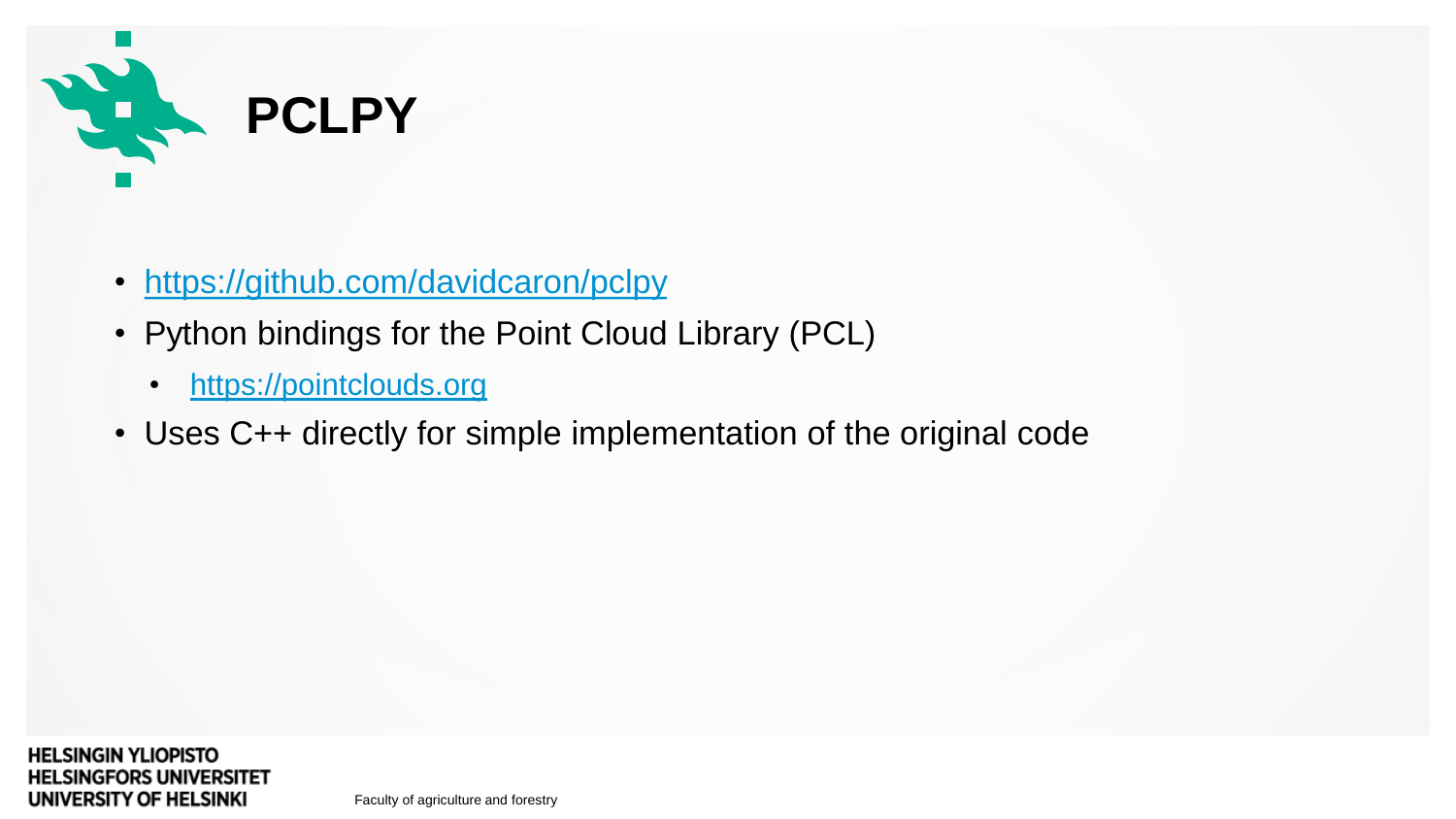

| filters      | <b>features</b>  | keypoints                       |
|--------------|------------------|---------------------------------|
|              |                  |                                 |
| registration | kdtree           | octree                          |
|              |                  |                                 |
| segmentation | sample_consensus | surface                         |
|              |                  |                                 |
| recognition  | io               | visualization                   |
|              | <b>CD</b> pct    |                                 |
|              |                  | Source: https://pointclouds.org |

### • A large percentage of PCL is covered but not all. Missing libraries:

- ml
- people
- outofcore
- registration
- visualization

#### **HELSINGIN YLIOPISTO HELSINGFORS UNIVERSITET** UNIVERSITY OF HELSINKI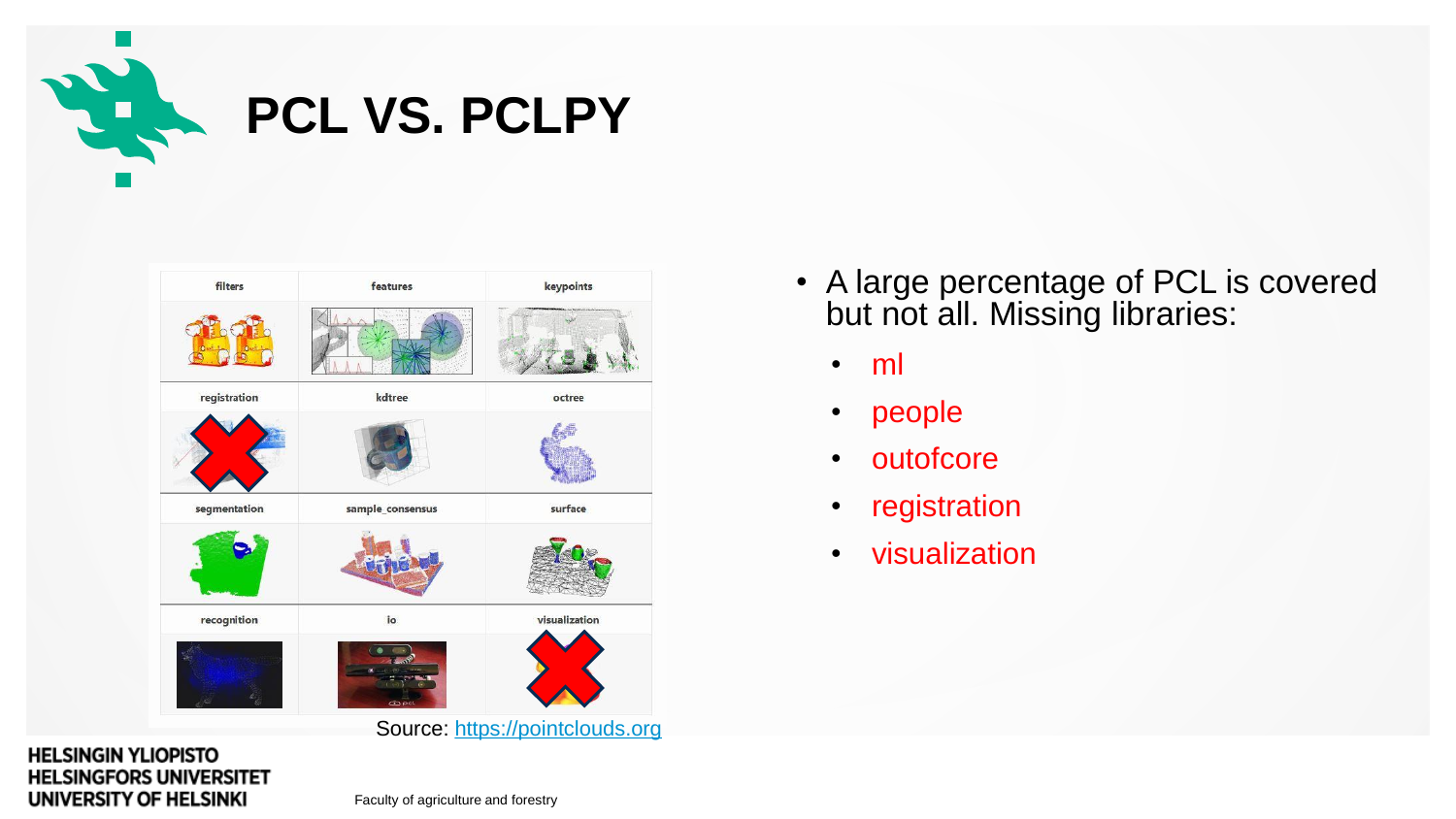

### **PCL VS. PCLPY**

import pclpy from pclpy import pcl

point\_cloud = pclpy.read("street.las", "PointXYZRGBA")  $mls =$ pcl.surface.MovingLeastSquaresOMP.PointXYZRGBA\_PointNormal() tree = pcl.search.KdTree.PointXYZRGBA() mls.setSearchRadius(0.05) mls.setPolynomialFit(False) mls.setNumberOfThreads(12) mls.setInputCloud(point\_cloud) mls.setSearchMethod(tree) mls.setComputeNormals(True) output = pcl.PointCloud.PointNormal() mls.process(output)

#### Source:

<https://github.com/davidcaron/pclpy>

#### **HELSINGIN YLIOPISTO HELSINGFORS UNIVERSITET** UNIVERSITY OF HELSINKI

### pclpy **Original pcl**

pcl::PointCloud<pcl::PointXYZ>::Ptr point\_cloud (new pcl::PointCloud<pcl::PointXYZ> ()); pcl::io::loadPCDFile ("bunny.pcd", \*point\_cloud); pcl::MovingLeastSquaresOMP<pcl::PointXYZ, pcl::PointNormal> mls; pcl::search::KdTree<pcl::PointXYZ>::Ptr tree (new pcl::search::KdTree<pcl::PointXYZ>); mls.setSearchRadius (0.05); mls.setPolynomialFit (false); mls.setNumberOfThreads (12); mls.setInputCloud (point\_cloud); mls.setSearchMethod (tree); mls.setComputeNormals (true); pcl::PointCloud<pcl::PointNormal> output; mls.process (output);

Any pcl-documentation found (and there's plenty) is easy to adapt to pclpy

Faculty of agriculture and forestry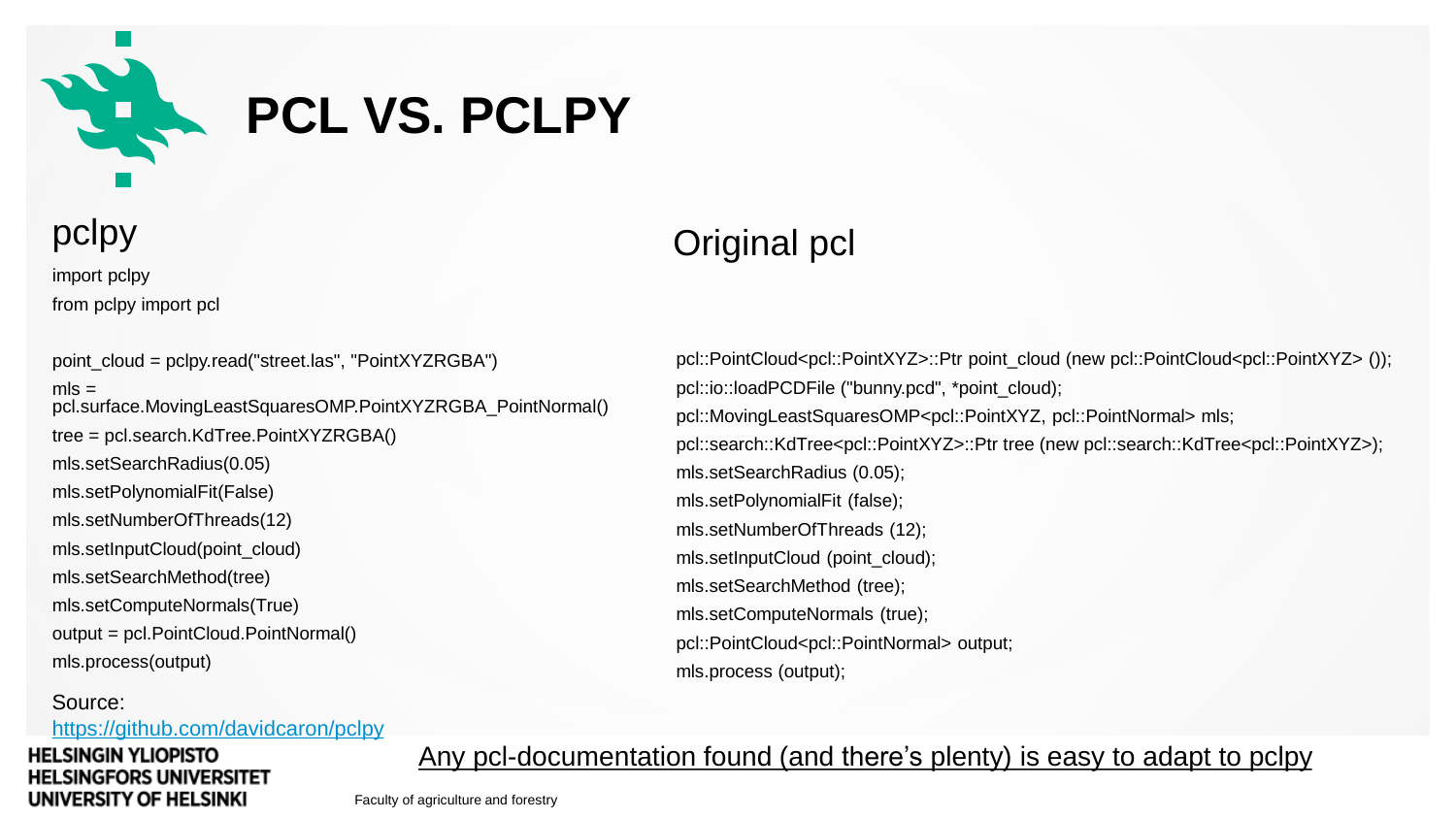

## **MY EXPERIENCE WITH PCLPY**

- I started using PCLpy because of being more familiar with python than C++
	- Need for basic point cloud operations with compatibility to earlier code
	- laspy integration for reading/writing las files
	- Convertible to numpy arrays (e.g., cloud.x or cloud.xyz)
		- ‒ Apply methods from scipy, matplotlib, geopandas etc
- Usage: processing of terrestrial point clouds of forests/trees
	- Downsampling and filtering (e.g., kd- or octrees, statistical outlier removal)
	- Classifications and segmentation (e.g., ground points, stem points)
	- Surface/object reconstructions (e.g., cylinder fitting, cloth simulation)

**HELSINGIN YLIOPISTO** LSINGFORS UNIVERSITET UNIVERSITY OF HELSINKI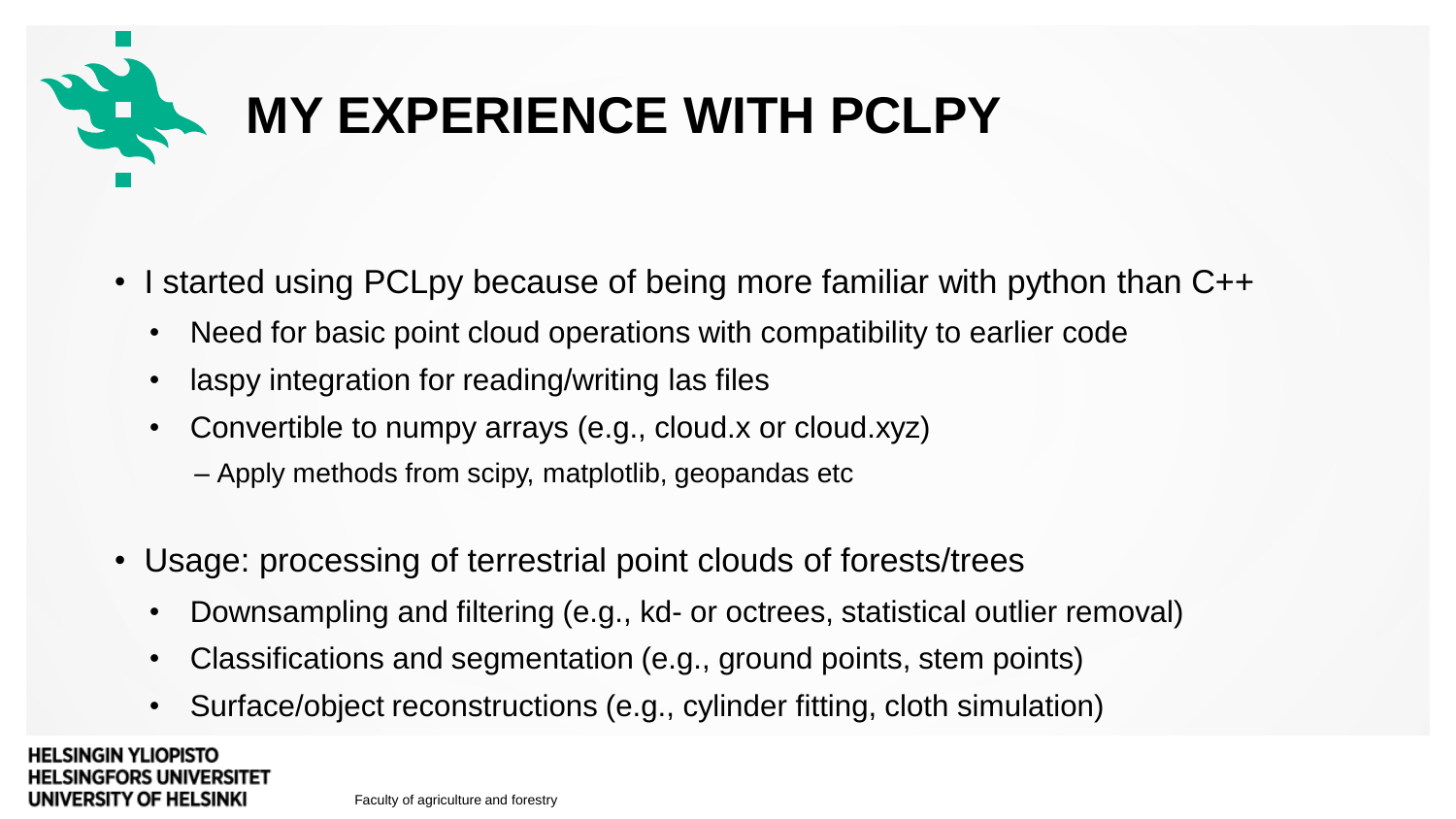

Example of stem extraction from point cloud of single tree:

- Estimate normals
- Segment point cloud based on normal
- Fit cylinders to segments using Random Sample Consensus (RANSAC)
- Save stem points to new point cloud

**tree** = pclpy.read\_las(file.las, point\_type="PointXYZI") *#read lasfile of single tree* **normals** = pc.compute\_normals(radius=0.035) *#compute normal for tree*

**seg** = pcl.segmentation.SACSegmentationFromNormals.PointXYZI\_Normal() *#initiate segmentation from normals*

**seg**.setInputCloud(**tree**) *#set the tree point cloud as input for segmentation*

**seg**.setInputNormals(**normals**) *#set the normals as input for segmentation*

**seg**.setModelType(pcl.sample\_consensus.SACMODEL\_CYLINDER) *#set segmentation model type to cylinder*

**seg**.setMethodType(pcl.sample\_consensus.SAC\_RANSAC) *#set segmentation iteration type to RANSAC*

**seg**.setMaxIterations(1000)

**seg**.setDistanceThreshold(0.025)

**seg**.setRadiusLimits(min\_radius=0.025, max\_radius=0.35)

**inliers** = pcl.PointIndices() *#empty vector for inlier (stem point) indices* **coefs** = pcl.ModelCoefficients() *#empty vector for segmentation coefficients* **seg**.segment(**inliers**, **coefs**) *#run segmentation*

**extract**=pcl.filters.ExtractIndices.PointXYZI() *#empty class vector to extract inliers* **extract**.setInputCloud(**pc**) **extract**.setIndices(**inliers**) **extract**.setNegative(False) *#FALSE=filter out inliers* **stem** = pcl.PointCloud.PointXYZI() *#empty point cloud for stem points* **extract**.filter(**stem**) *#save stem points to the empty point cloud*

#### **HELSINGIN YLIOPISTO HELSINGFORS UNIVERSITET** UNIVERSITY OF HELSINKI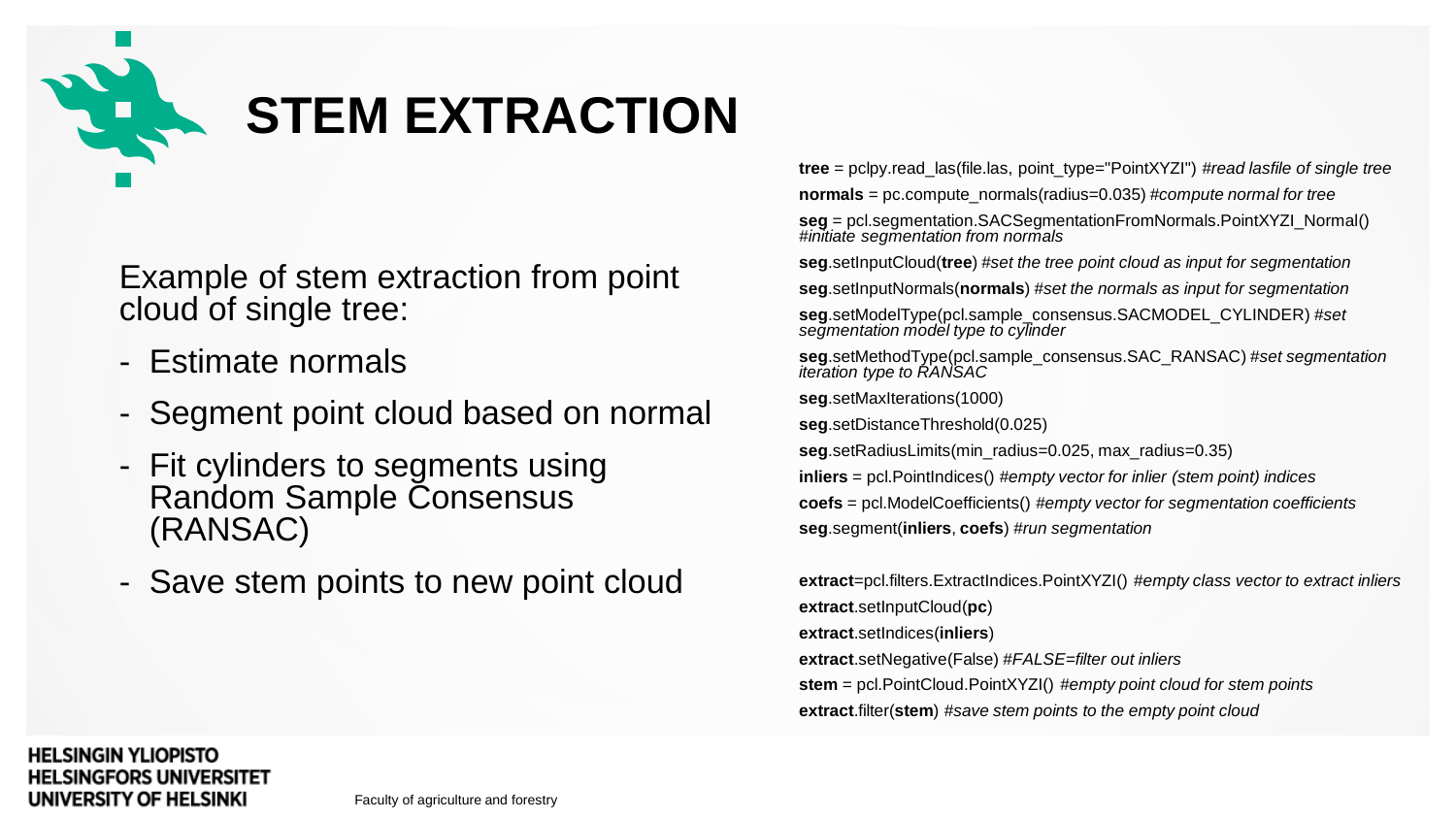

### **STEM EXTRACTION EXAMPLES**



#### **HELSINGIN YLIOPISTO HELSINGFORS UNIVERSITET** UNIVERSITY OF HELSINKI

Faculty of agriculture and forestry